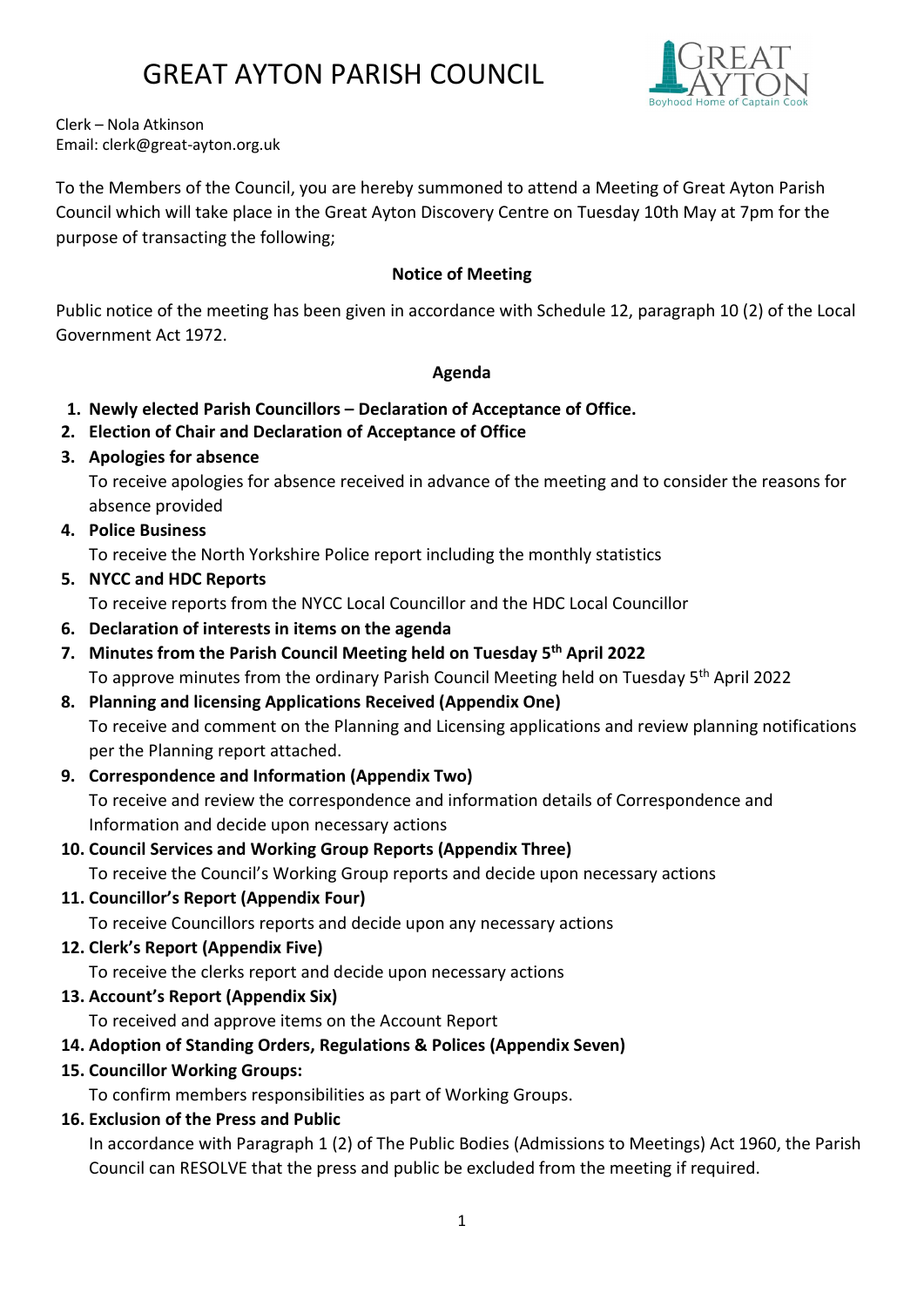

#### Clerk – Nola Atkinson Email: clerk@great-ayton.org.uk

Appendix One

### Planning and Licensing Report

Planning Applications for review

| PLANNING REF/ADDRESS               | <b>DESCRIPTION OF WORK</b>                                              |
|------------------------------------|-------------------------------------------------------------------------|
| 22/00692/FUL - 3 The Mill, School  | Delegated Decision - Removal of Juliet Balcony and addition of three    |
| Lane, Great Ayton                  | stone steps for evacuation purposes                                     |
| 22/00921/FUL - Herdholt, Little    | Delegated Decision - Rear Ground floor porch, side first floor bedroom  |
| Ayton                              | extension, side main entrance lobby extension and rear car port         |
| 22/00730/FUL - Angrove Country     | Delegated Decision - Application for the construction of two            |
| Park, Greystones Hills             | quadrosphere structures for use as bar and restaurant, siting of a      |
|                                    | geodome for use as sales office with associated works and landscaping   |
|                                    | including the formation of mini golf facility                           |
| 22/00805/FUL - Stanley Grange      | Delegated Decision - Construction of horse isolation unit together with |
| Stud, Great Ayton                  | associated hardstanding                                                 |
| $22/01010/DPN -$ Garages 1 - 4     | Delegated Decision - Application to determine if prior approval is      |
| adjacent to 18 Church Drive, Great | required to the proposed demolition of two single storey buildings      |
| Ayton                              | containing 14 garages                                                   |
|                                    |                                                                         |
|                                    |                                                                         |

### HDC/NYMNP Planning Decisions

| PLANNING REF/ADDRESS              | <b>DESCRIPTION OF WORK</b>                                                  |
|-----------------------------------|-----------------------------------------------------------------------------|
| 22/00263/FUL - Mr & Mrs Ford, 39  | Granted – single storey rear extension and demolition of a small brick      |
| Newton Road                       | and tile store building                                                     |
| 22/00466/FUL - Mr V Powell,       | Granted - Single storey rear extension                                      |
| Airdbreck House, 39 Station Road, |                                                                             |
| <b>Great Ayton</b>                |                                                                             |
| 21/02937/FUL - Strawberry Fields, | Refused – Alterations to siting and appearance of approved lodges and       |
| Pannierman Lane, Great Ayton      | car parking area, construction of outdoor seating, outdoor bench area,      |
|                                   | cinema screen and pergola. Internal road layout and all hard and soft       |
|                                   | landscaping and associated works.                                           |
| 22/00667/FUL - Mr & Mrs Murphy,   | Granted – Single storey extension to the side, rear with garage             |
| Tree Bridge Cottage, Nunthorpe,   | conversion into habitable room. Front bay extensions and porch with         |
|                                   | internal fenestration changes and rendered façade and partial cladding      |
|                                   | to the front.                                                               |
| 22/00663/FUL - Elaine Perry 56    | Refused - Single storey rear extension                                      |
| Marwood Drive, Great Ayton        |                                                                             |
| 22/00410/FUL - Sally Coles, 22    | Granted - Listed building consent for the installation of secondary glazing |
| Bridge Street, Great Ayton        | to existing wooden sash bay and standard sash window of the dwelling.       |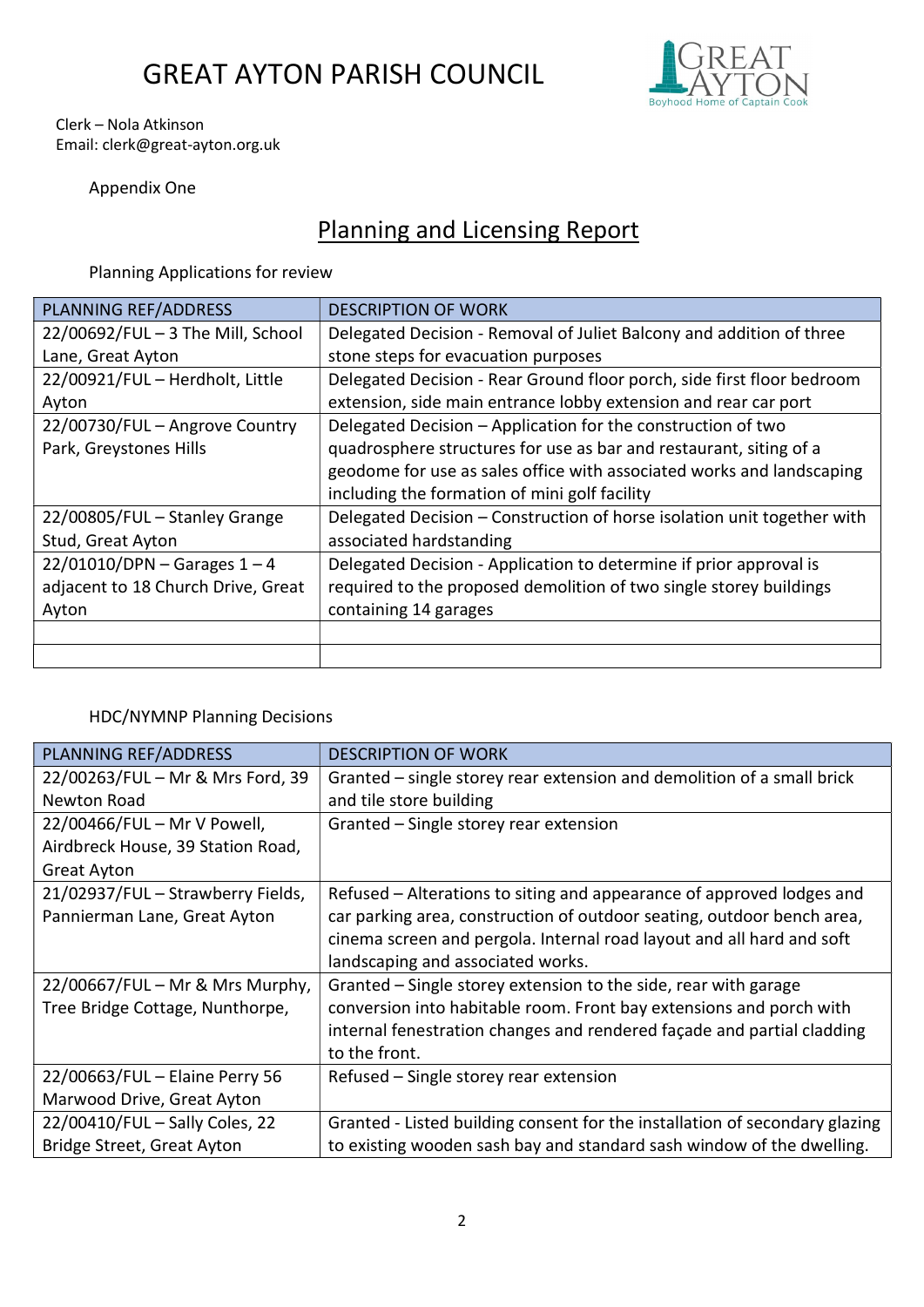

Clerk – Nola Atkinson Email: clerk@great-ayton.org.uk

### Appendix Two

Correspondence and Information Report

| <b>WHO</b>       | <b>FOR CONSIDERATION</b>                                                             |
|------------------|--------------------------------------------------------------------------------------|
| Resident         | Request for action/support regarding motorhomes parking overnight on the low green   |
| Trainline        | Request to add link to GAPC website to The Trainline page                            |
| Resident         | Request for overgrown verge at the end of Byemoor Avenue to be cut, following bushes |
|                  | being taken down last year                                                           |
| Resident         | Request to renew lines for car parking along High Street (Outside Amethyst and       |
|                  | opposite NRG Cycle shop)                                                             |
| <b>Moors Bus</b> | Request has been made for a grant towards the running of the Moorsbus service        |
| P Greenwell      | Request for a donation of £50 towards the catering at the beacon lighting            |

| <b>WHO</b>            | <b>FOR INFORMATION</b>                                                       |
|-----------------------|------------------------------------------------------------------------------|
| <b>Girl Guides</b>    | On the High Green to display and try out new equipment for the international |
|                       | Jamboree on 10 <sup>th</sup> July                                            |
| <b>YLCA</b>           | Details for various training courses for Chair, Councillors and Clerk        |
| <b>YLCA</b>           | White Rose Update circulated to Parish/Town councils                         |
| <b>Rural Services</b> | Monthly funding update circulated to Parish council and toen councils        |
| <b>Bulletin</b>       |                                                                              |
| 20's Plenty           | Request for support of the 20's plenty initiative in North Yorkshire         |
| Tour de Yorkshire     | Route for stage four to come through the village                             |
| <b>NALC</b>           | Chief Executive bulletin circulated to councillors                           |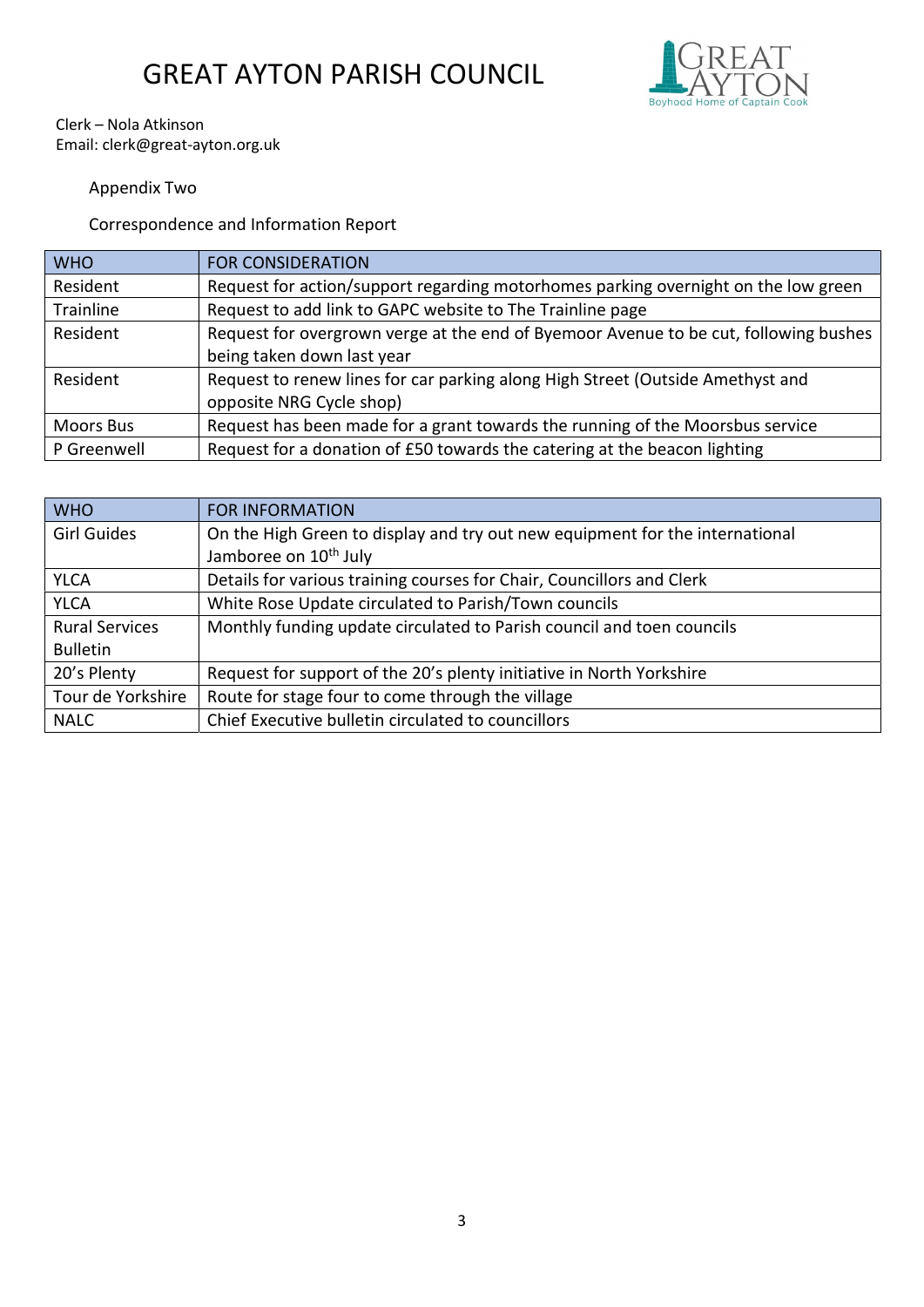

#### Clerk – Nola Atkinson Email: clerk@great-ayton.org.uk

### Appendix Three

Council Services and Working Group Reports

| <b>ITEM</b>        | <b>INFORMATION</b>           | <b>ACTION/COMMENTS</b>                           | <b>GROUP</b>     |
|--------------------|------------------------------|--------------------------------------------------|------------------|
| Cemetery           | To receive reports and       | Prep/paint cemetery railings                     | Cemetery         |
|                    | recommendations from the     | Health inspection of trees                       |                  |
|                    | cemetery working group and   | 4 Flower barrels orders for front gates          |                  |
|                    | consider actions as required | Refresh gravel to the paths                      |                  |
|                    |                              | Ongoing inspection of headstones                 |                  |
| Cemetery           | To receive reports and       | Potential for cover area for working in the rain | <b>Buildings</b> |
| <b>Buildings</b>   | recommendations from the     |                                                  |                  |
|                    | cemetery working group and   |                                                  |                  |
|                    | consider actions as required |                                                  |                  |
| Cook Family        | To receive reports and       | Repair to loose paving stones on footpath        | Open Spaces      |
| Memorial           | recommendations from the     | Website improvement and maintenance              |                  |
| Garden             | Cook's Family Memorial       |                                                  |                  |
|                    | Garden trustees and consider |                                                  |                  |
|                    | actions as required          |                                                  |                  |
| Public             | To receive report from SPA   | Update on renovations/refurbishments (Cllr A     | <b>TRIP</b>      |
| Conveniences       | and Trip working group       | Taylor)                                          |                  |
| Allotments         | To receive reports and       | To establish reliable method for locking of      | Allotments       |
|                    | recommendations from the     | security gates                                   |                  |
|                    | allotment working group and  | Price for additional security gate at Skottowe   |                  |
|                    | consider actions as required | entrance                                         |                  |
|                    |                              | Removal of above ground water pipes prone to     |                  |
|                    |                              | leaks                                            |                  |
|                    |                              | Establish a management group                     |                  |
|                    |                              | Apply for local authority membership of the      |                  |
|                    |                              | <b>National Allotment Society</b>                |                  |
| Children's Play    | To receive reports and       | Inhouse maintenance/painting                     | Play Park        |
| Park               | recommendations from the     | Revised/improved in house inspection             |                  |
|                    | Play Park working group and  | document                                         |                  |
|                    | consider actions as required | Replacement of swing due to damage               |                  |
|                    |                              | Security fencing relocation from the cemetery    |                  |
| Riverside          | To receive reports and       | Project underway with conjunction with CASV      | Open Spaces      |
| <b>Flood Field</b> | recommendations from the     |                                                  |                  |
|                    | open spaces working group    |                                                  |                  |
|                    | and consider actions as      |                                                  |                  |
|                    | required                     |                                                  |                  |
| Wimpey             | To receive reports and       | Execute repairs to Bowls Club Bridge             | Parish           |
| <b>Owned Areas</b> | recommendations from the     | Ownership/lease agreement - with solicitors      | Council          |
|                    | open spaces working group    |                                                  |                  |
|                    | and consider actions as      |                                                  |                  |
|                    | required                     |                                                  |                  |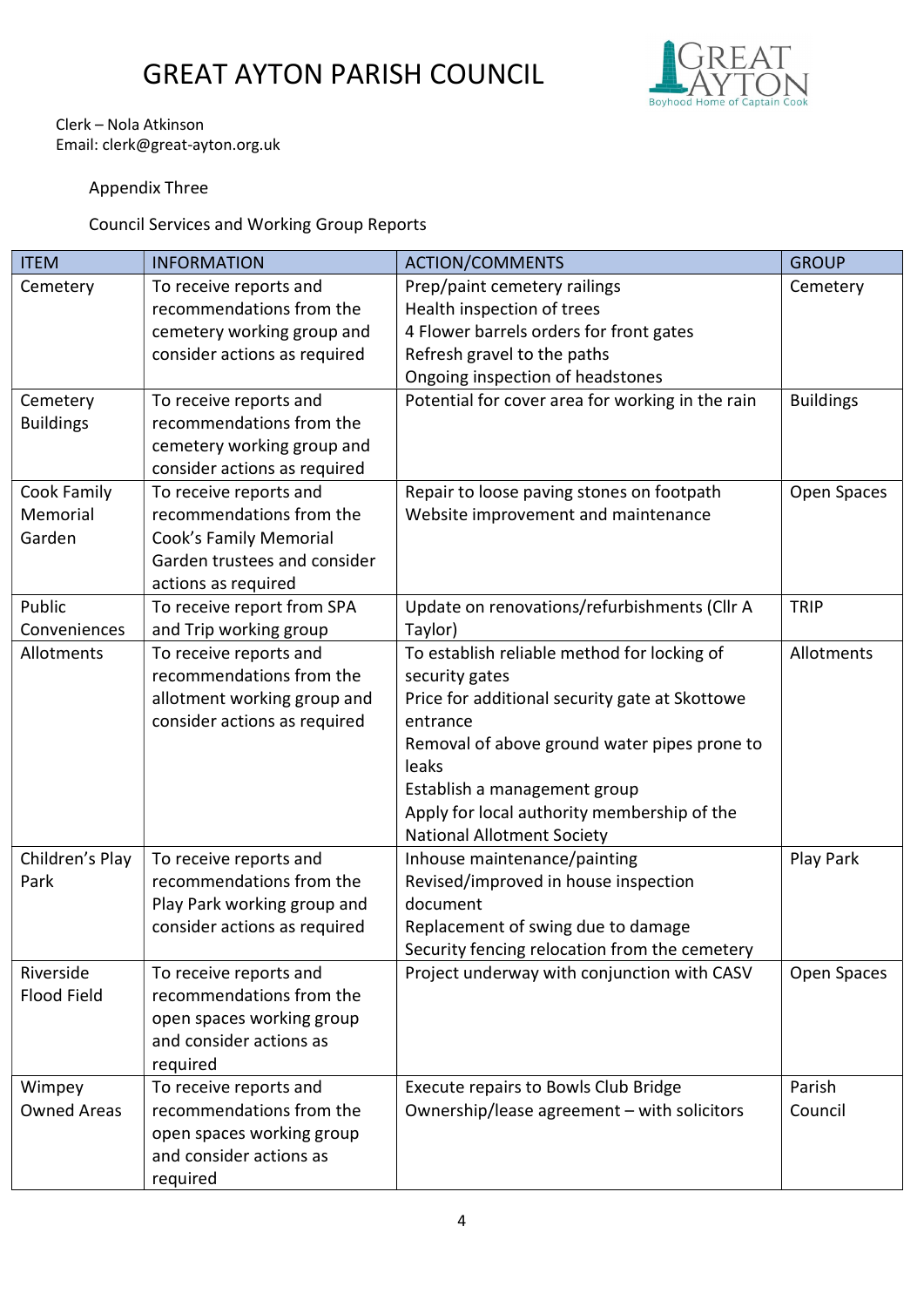

Clerk – Nola Atkinson Email: clerk@great-ayton.org.uk

| High Green         | To receive reports and<br>recommendations regarding<br>the upkeep and improvements<br>to the village greens and open<br>spaces and consider actions as<br>required | Removal and replacement of seating and paving<br>around the Linden Tree | Open Spaces  |
|--------------------|--------------------------------------------------------------------------------------------------------------------------------------------------------------------|-------------------------------------------------------------------------|--------------|
| Benches and        | To receive report and                                                                                                                                              | Repair and maintain benches where possible                              | Open Spaces  |
| <b>Memorials</b>   | recommendation regarding<br>the maintenance, repair and<br>replacement of benches                                                                                  | Removal and replacement of benches where<br>needed                      |              |
| Parish Council     | To receive report and                                                                                                                                              | Review of content and wording approval                                  | AS/AT/Clerk  |
| Website            | recommendations regarding                                                                                                                                          | needed                                                                  |              |
|                    | the development of the new<br>PC website                                                                                                                           | Training on how to update and maintain (clerk)                          |              |
| <b>Summer Fete</b> | To receive updates regarding                                                                                                                                       | Beacon lighting $-2^{nd}$ June (Mr Greenwell &                          | Events/Clerk |
| & Platinum         | the plans for the jubilee                                                                                                                                          | CMRT) Mr Scrope to light beacon                                         |              |
| Jubilee            | weekend and village Fete (2nd                                                                                                                                      | Village Fete $-4$ <sup>th</sup> June $-$ stalls x 20                    |              |
|                    | $-5$ <sup>th</sup> June)                                                                                                                                           | Children's races (Conservative Club)                                    |              |
|                    |                                                                                                                                                                    | Dog show                                                                |              |
|                    |                                                                                                                                                                    | Children's crafts                                                       |              |
|                    |                                                                                                                                                                    | Music/entertainment                                                     |              |
|                    |                                                                                                                                                                    | Jubilee Bench?                                                          |              |
|                    |                                                                                                                                                                    | Community Lunch - 5 <sup>th</sup> June - to confirm                     |              |
| <b>Bowls Club</b>  | To make safe the Bridge going                                                                                                                                      | All planks removed and replaced by                                      | Open Space   |
| Field              | in to the flood field                                                                                                                                              | maintenance team                                                        |              |
| Tour de            | Held on Wednesday 7th                                                                                                                                              | Update HDC if we wish for Parish council to                             | Events       |
| Yorkshire          | September and toute passing                                                                                                                                        | organise event to engage and celebrate event                            |              |
|                    | through the village                                                                                                                                                |                                                                         |              |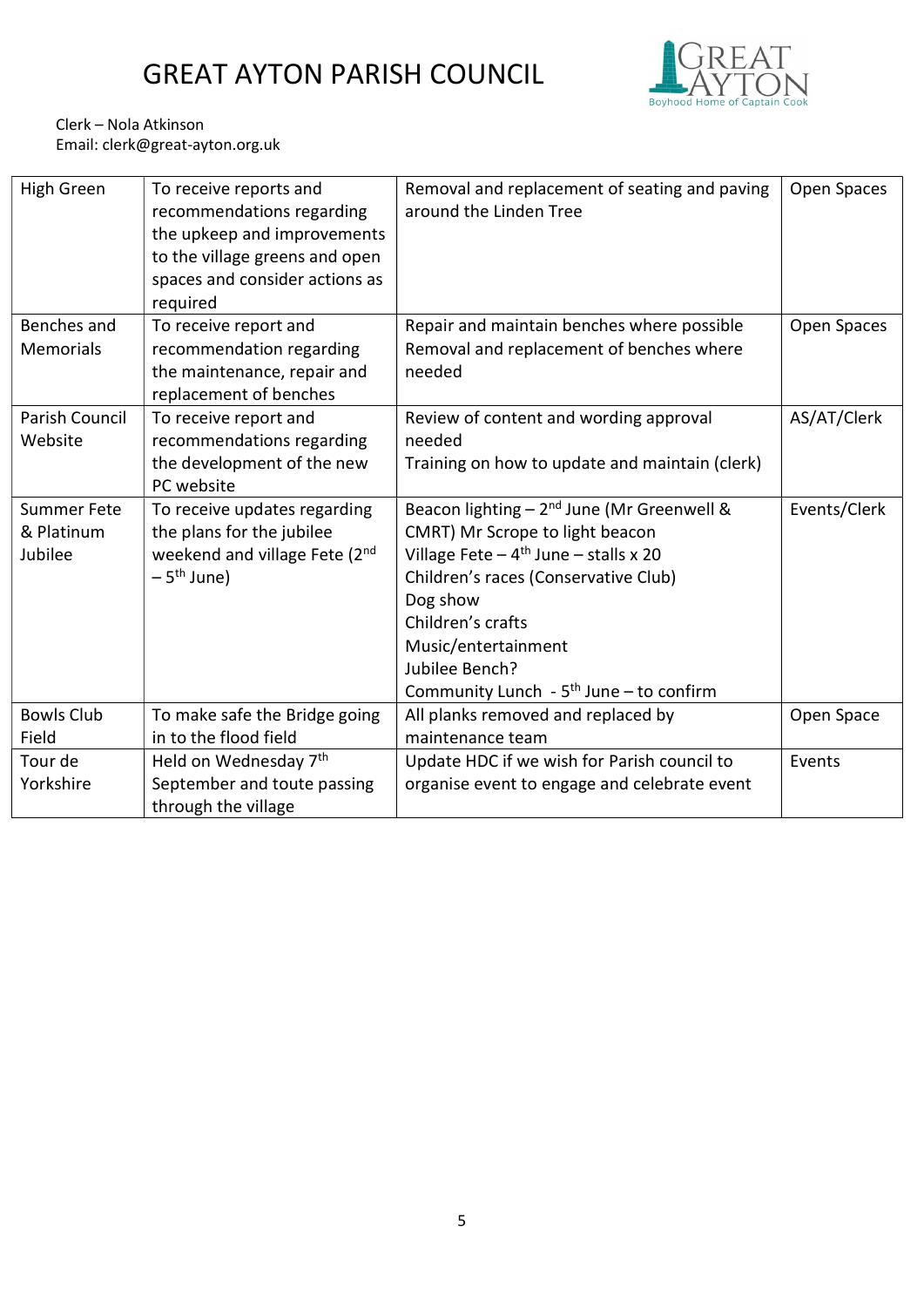

#### Clerk – Nola Atkinson Email: clerk@great-ayton.org.uk

### Appendix Four

### Councillor Reports ad Motions

| <b>ITEM</b>                                    | ORIGINATOR/ACTIVE<br><b>COUNCILLOR</b> | <b>ACTION/COMMENT</b>                                                                                                                                                                                                  | <b>STATUS</b> |
|------------------------------------------------|----------------------------------------|------------------------------------------------------------------------------------------------------------------------------------------------------------------------------------------------------------------------|---------------|
| Endeavour Way                                  |                                        | To receive updates regarding the<br>Endeavour Cycle way                                                                                                                                                                | Ongoing       |
| <b>BUGS Volunteers</b>                         | Cllr A Taylor                          | Receive report and updates on BUGS<br>projects                                                                                                                                                                         | Ongoing       |
| <b>Yatton House</b><br><b>Community Garden</b> | Cllr A Taylor                          | To receive report and update on<br><b>Yatton House Society Community</b><br>Garden                                                                                                                                     | Ongoing       |
| Environment                                    | <b>All Cllrs</b>                       | To received updates regarding<br>positive actions taken in the parish in<br>accordance with the 'Friends of the<br>Earth' action list as put forward by the<br><b>Climate Action Stokesley &amp; Villages</b><br>group | Ongoing       |
| <b>WC Refurbishment</b>                        | Cllr A Taylor                          | To receive report and update on the<br>refurbishment and to discuss<br>temporary toilet facilities                                                                                                                     | <b>New</b>    |
| <b>Jubilee Trees</b>                           | Cllr A Taylor                          | To receive information about planting<br>trees to commemorate the Queen's<br>Jubilee                                                                                                                                   | <b>New</b>    |
|                                                |                                        |                                                                                                                                                                                                                        |               |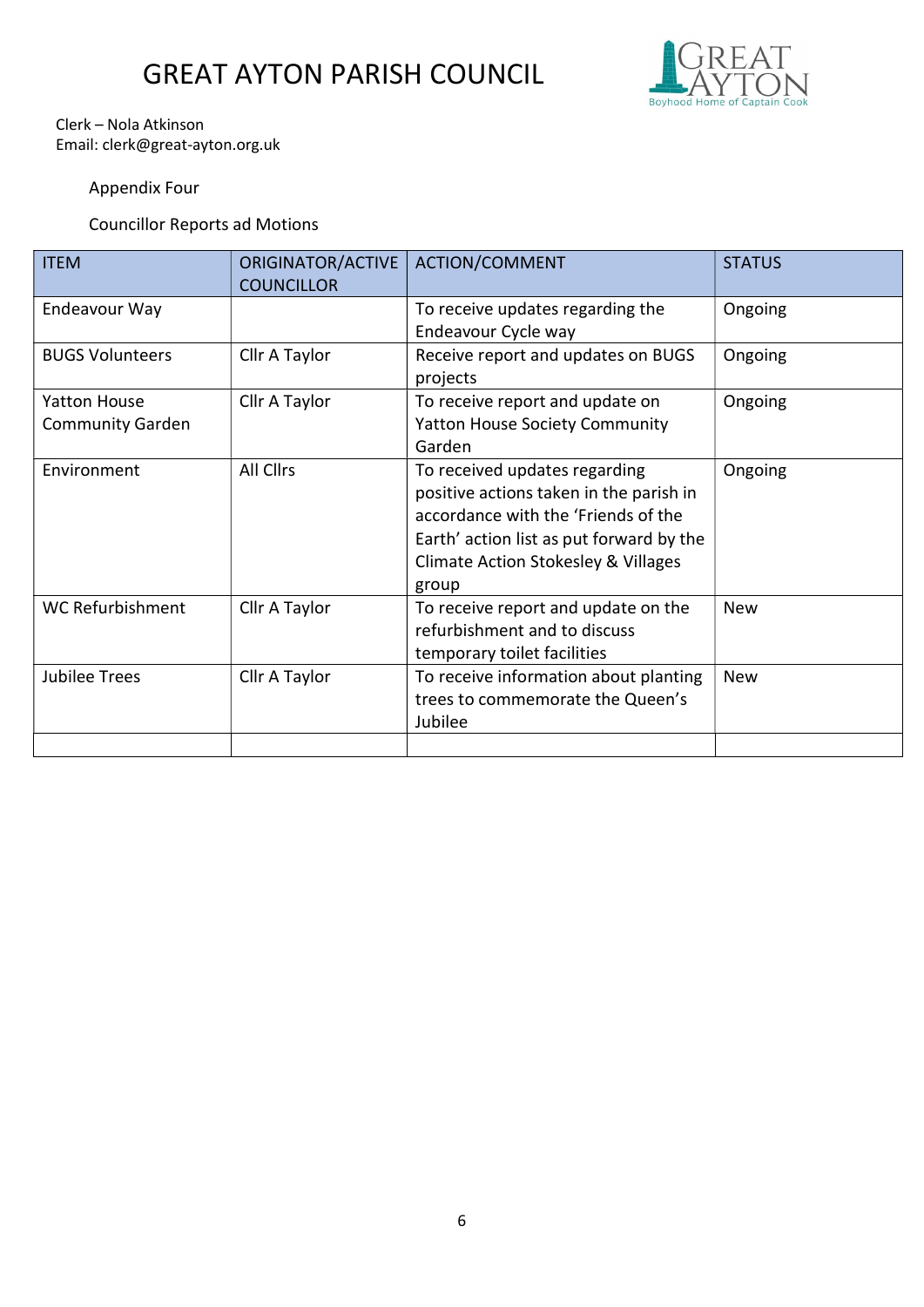

#### Clerk – Nola Atkinson Email: clerk@great-ayton.org.uk

### Appendix Five

Clerk's Actions and Report

| <b>ITEM</b>                                     | <b>INFORMATION</b>                                                                                                                                                                                | <b>ACTION/COMMENTS</b>                                                                                                                                                                                                | <b>STATUS</b> |
|-------------------------------------------------|---------------------------------------------------------------------------------------------------------------------------------------------------------------------------------------------------|-----------------------------------------------------------------------------------------------------------------------------------------------------------------------------------------------------------------------|---------------|
| <b>Village Hall</b>                             | <b>Great Ayton Parish Council</b><br>are the owners of the<br>village hall via 1919 'Deed<br>of gift'                                                                                             | Draft lease to be drawn up by the solicitor for<br>discussion with GAVH CIO as occupant<br>(Solicitors report to follow)                                                                                              | Ongoing       |
| <b>Yatton House</b>                             | A new (21 years) lease is<br>being prepared for Yatton<br>House as tenants within the<br>cemetery boundaries                                                                                      | 21 year lease has been requested from the<br>GAPC solicitors to replace the current license<br>which has now lapsed                                                                                                   | Ongoing       |
| <b>Wimpey Owned</b><br>Land                     | The Clerk provided<br>information regarding the<br>(2000-2017) lease on the<br>Wimpey owned sports<br>fields which establishes<br>uncertainty regarding the<br>current 'holding over'<br>position | Having received advice from YLCA/NALC this<br>matter has been referred to GAPC's solicitors<br>to clarify the status of the subcontract in<br>order to provide certainty to GAC&FC for<br>future funding applications | Ongoing       |
| <b>Great Ayton Cricket</b><br>and Football Club | The Clerk provided<br>information regarding the<br>(2000-2017) lease on the<br>Wimpey owned sports<br>fields which establishes<br>uncertainty regarding the<br>current 'holding over'<br>position | Having received advice from YLCA/NALC this<br>matter has been referred to GAPC's solicitors<br>to clarify the status of the subcontract in<br>order to provide certainty to GAC&FC for<br>future funding applications | Ongoing       |
| Community<br><b>Governance Review</b>           | <b>YLCA Guidance</b><br>recommends that a parish<br>council of Great Ayton's<br>electoral size should be<br>represented by 11<br>councillors                                                      | Following agreement at the October 2021<br>meeting the matter of expanding Cllr numbers<br>is to be referred to the electoral services team<br>for advice regarding a community Governance<br>Review                  | Ongoing       |
| <b>Annual Parish</b><br>Meeting                 | It is for the Chair of the<br>Parish Council to call an<br>'Annual Parish Meeting'<br>before the end of May                                                                                       | Date for the APM to be established and<br>publicised                                                                                                                                                                  | <b>New</b>    |
| Allotments                                      | Run and managed by the<br>Parish Council via an<br>allotment officer                                                                                                                              | Motion to reinstate the role of allotment<br>officer to manage the effective running of the<br>allotments                                                                                                             | <b>New</b>    |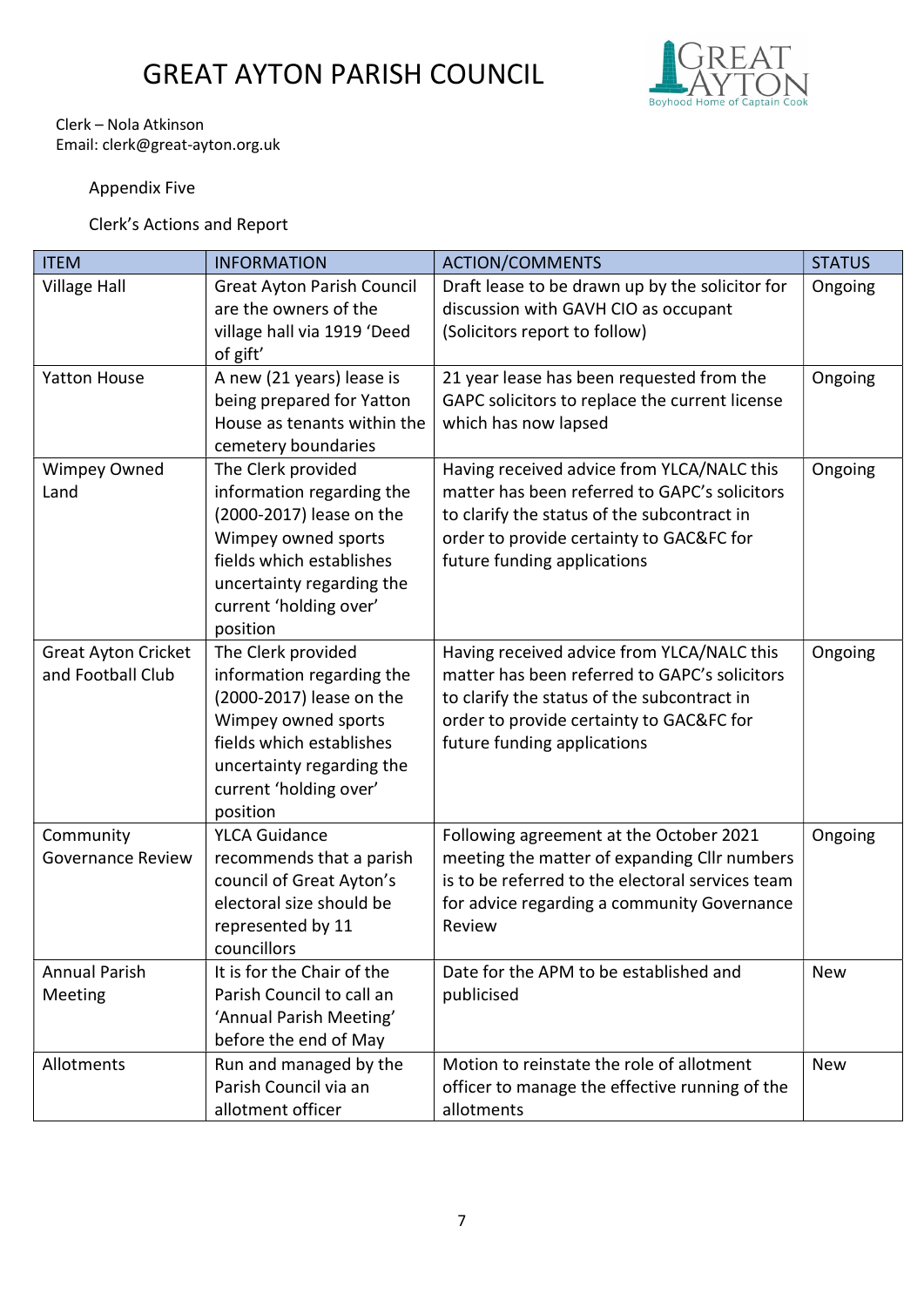

#### Clerk – Nola Atkinson Email: clerk@great-ayton.org.uk

### Appendix six

#### ACCOUNTS REPORT

#### **Payments**

| <b>Supplier</b>                     | <b>Details</b>                                                                              | <b>Type</b>                    | <u>Cost £</u> |
|-------------------------------------|---------------------------------------------------------------------------------------------|--------------------------------|---------------|
| <b>NATWEST</b>                      | <b>BANK CHARGES</b>                                                                         | <b>Bank Charges</b>            | <b>TBC</b>    |
| A Snowdon                           | Purchase of 16 first class stamps                                                           | General Admin                  | £15.20        |
| Lee Marley                          | Diesel for pool vehicle (Great Ayton Filling Station)                                       | Service Vehicle                | £40.01        |
| Studio Botez Limited                | 12 months hosting & servicing of new website.                                               | Allotments                     | £110.00       |
| Garbutt Brothers (Purple Skip Hire) | 8 Cu Yrd Skip in cemetery for allotments 11/02/21 (Missed off cheque<br>001346 in March 22) | Allotments                     | £234.00       |
| Thompsons Hardware Ltd              | Cleaning products, toilet rolls, etc                                                        | <b>Public Conveniences</b>     | £41.40        |
| Thompsons Hardware Ltd              | Stationary & duplicate book for cemetery                                                    | Cemetery                       | £7.74         |
| Thompsons Hardware Ltd              | Padlock, Paint stripper, paint brushed & string                                             | Open Spaces                    | £15.22        |
| Shield Green Trading                | 8 Bike Shelter complete with 4 square cycle rack, side panes & anchor<br>bolts              | Open Spaces                    | £1,691.04     |
| Scottish Hydro                      | Elec charges to cemetery buildings                                                          | Cemetery                       | £13.34        |
| Mole Country Stores                 | Brom Block Rat Bait 8kg                                                                     | Allotments                     | £68.76        |
| <b>Minster Self Drive</b>           | 39 Days van hire @ £13pd (28/02/22 - 05/04/22) - Combo                                      | Service Vehicle                | £608.40       |
| Minster Self Drive                  | 25 Days van hire @ £20pd (05/04/22 - 29/04/22) - Vivaro                                     | Service Vehicle                | £600.00       |
| Gary Frankish Grounds Maintenance   | Supply E5 fuel for use in cemetery, strimmer, mower, etc                                    | Cemetery                       | £30.00        |
| Gary Frankish Grounds Maintenance   | Monthly Grounds Maintenance Fee - April 2022                                                | Open Spaces                    | £901.83       |
| Sam Turner & Sons Ltd               | Spark plugs, Stihl socket tool 19-16                                                        | Open Spaces                    | £16.40        |
| Sam Turner & Sons Ltd               | DR Field Mower & Honda Petrol Lawn Mower                                                    | Service Machines Purchase      | £2,710.00     |
| Sam Turner & Sons Ltd               | DeWalt drill bit DT9521 SDS 6.5mm X 210mm X 150mm                                           | Open Spaces                    | £3.25         |
| Sam Turner & Sons Ltd               | TOR Coatings Tomtastic 1L black                                                             | Open Spaces                    | £11.50        |
| Sam Turner & Sons Ltd               | Rainbow brown squirrel tree guard (10 packs of 5)                                           | Open Spaces                    | £84.50        |
| Hambleton District Council          | Insurance recharge for Ex-TIC (Parish Council Centre)                                       | <b>Buildings</b>               | £50.34        |
| <b>Catch Design Management</b>      | 12 months hosting fee for Capt Cook Garden Website                                          | Cook Family Memorial<br>Garden | £90.00        |
|                                     |                                                                                             |                                |               |
|                                     |                                                                                             |                                |               |
|                                     |                                                                                             | <b>TOTAL</b>                   | £7,342.93     |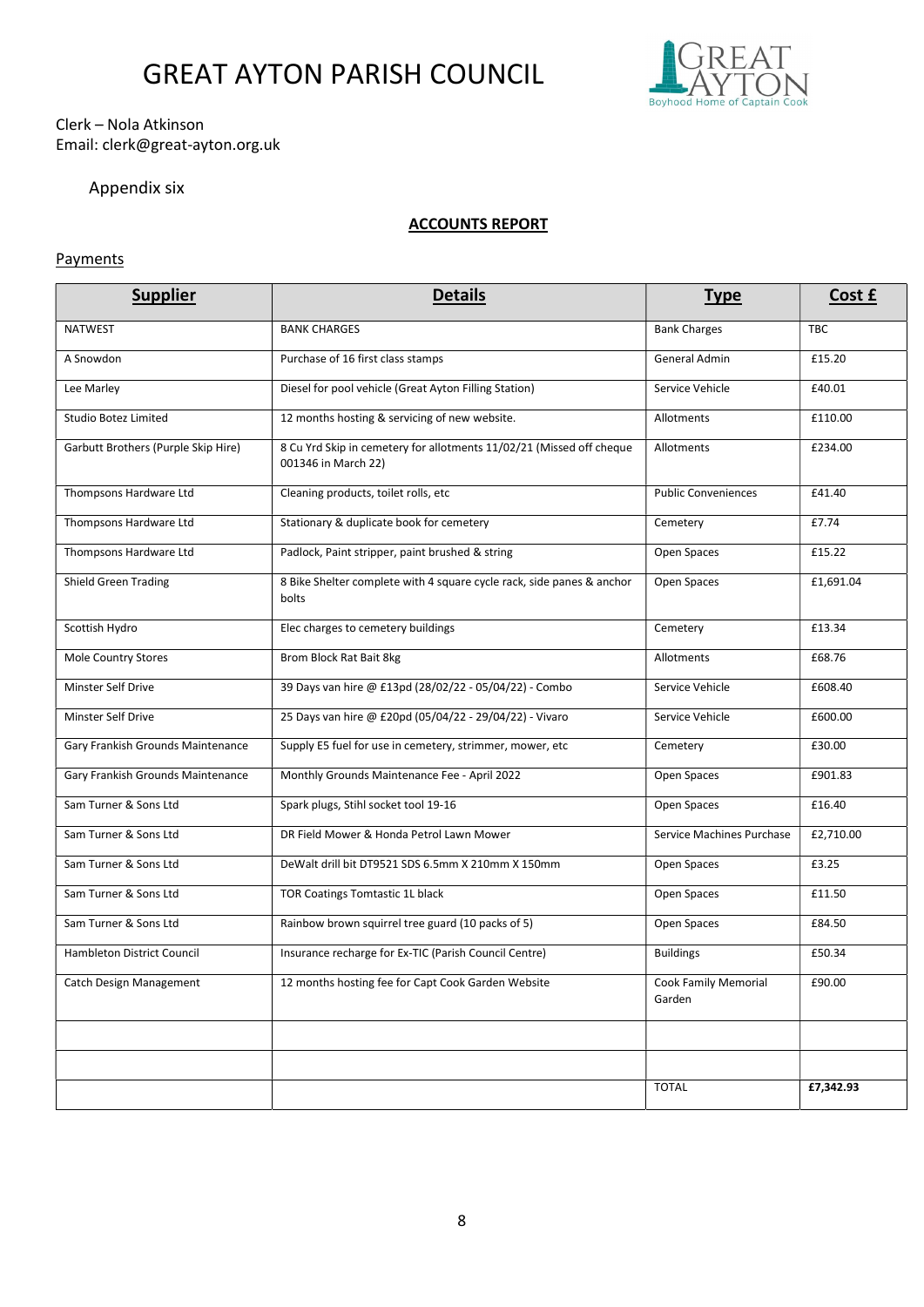

#### Clerk – Nola Atkinson Email: clerk@great-ayton.org.uk

#### Receipts

| From               | <b>Description</b>      | <b>Type</b>               | Value £ |
|--------------------|-------------------------|---------------------------|---------|
| S Welford          | Scattering of ashes     | Cemetery                  | £47.00  |
| M&B Rea            | Interment of ashes      | Cemetery                  | £77.00  |
| M Stockdale        | Interment of ashes      | Cemetery                  | £77.00  |
| Northern PowerGrid | Annual wayleave payment | <b>Wayleave Agreement</b> | £17.25  |
|                    |                         |                           |         |
|                    |                         | <b>TOTAL</b>              | £218.25 |